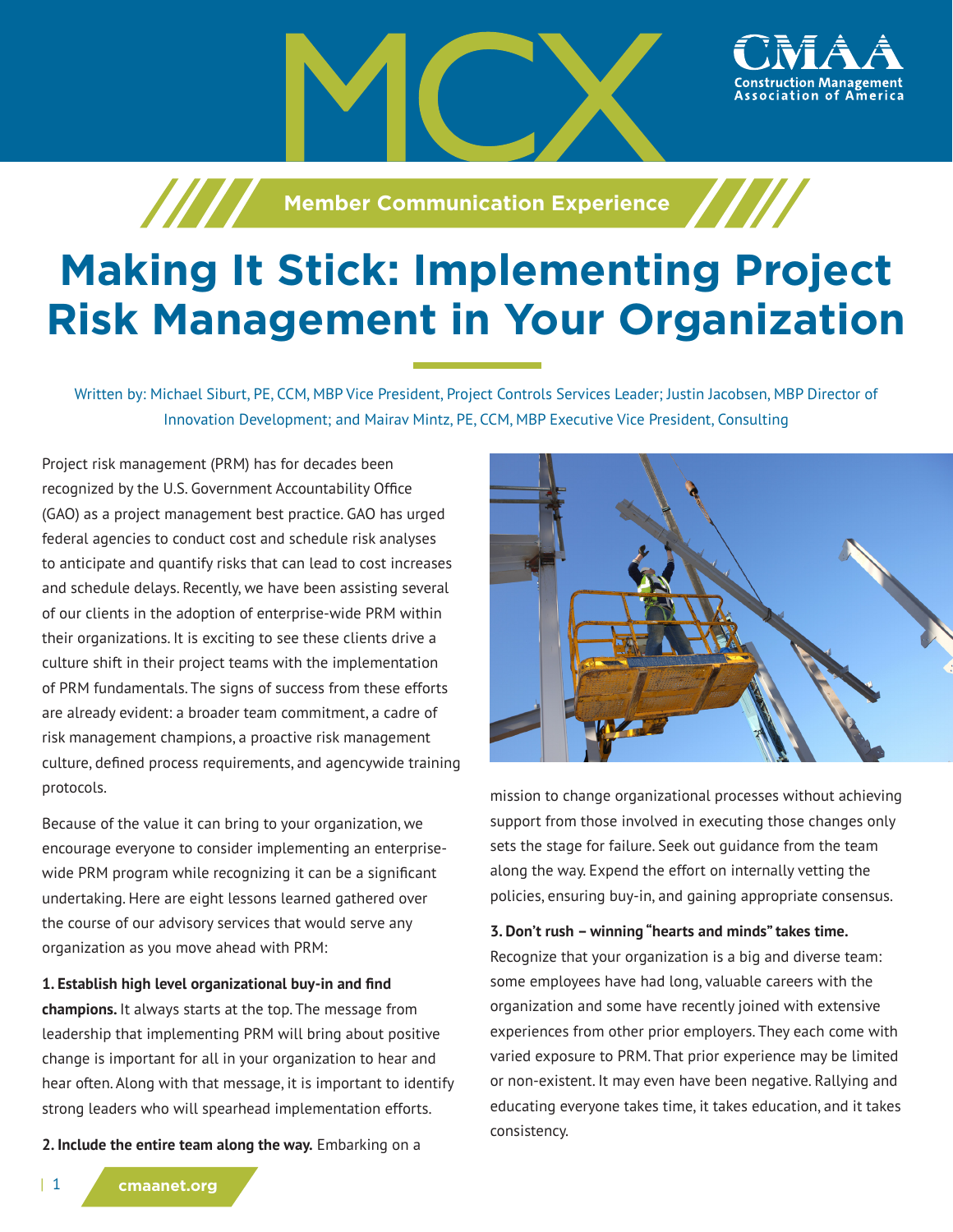**4. Speak plainly.** One consistent theme of the "hearts and minds" campaign is establishing consistent and plain-spoken language. Not all employees expected to implement PRM have the same background and there will always be a steady stream of new employees integrating into the process. As such, use terminology that is not too complex to enable everyone to understand the concepts.

777 T T

**5. Communicate that PRM makes business sense.** How organizations come to the decision to implement PRM may differ. For some, external forces like a GAO report or audit of past performance may cast light on the need to incorporate PRM to improve project outcomes. For other organizations, an internal examination of a less-than-desired track record of late completion and budget overruns could be the prompt. Whichever way you arrive at the decision to implement PRM, employees still need to believe that it is a worthwhile undertaking to make it effective. Ultimately, our clients communicated to their teams that the relatively low cost to implement – typically less than 0.5% of total project costs – made it a reasonable choice when compared with the cost impact of realized risks. It was this message – that PRM makes business sense – that was communicated throughout their ranks.

**6. Make it fit.** For PRM to be widely adopted, it must fit well within an organization's existing structure and processes. It should become integral with project funding, project management, and other protocols that guide the project life cycle. For example, a quantitative risk assessment at a prescribed stage of design can be used to establish project budget and duration. It is also important to define at what stage in the project life cycle PRM should be introduced. For example, at one organization, quantitative schedule risk analysis is implemented following contract award but then leads to ongoing qualitative risk management throughout project execution.

#### **7. Demonstrate the second and third order effects.**

Implementing PRM produces better project outcomes, extending benefits far beyond individual projects – out to overall programs and even entire organizations. As the rate of PRM adoption rises in organizations, so do other positive behaviors impacting project success, producing a continuous improvement feedback loop. For example, from completion

of formal risk assessments, risk registers become the basis of lessons learned, prompting changes in inefficient project management processes, changes in ambiguous specification language, and modifications to troublesome design standards, and these, in turn, promote future successful project delivery.

**8. Celebrate the new mindset.** PRM results in a new mindset that in itself yields benefits. Shifting the team's perspective from a reactive mode to a proactive approach means they anticipate potential negative impacts and plan accordingly instead of diverting attention and resources to recovering from disastrous outcomes. Bringing the project team together to identify and plan for risk fosters collaboration, promotes transparency, builds trust, and ultimately can reduce conflict and dispute. Third-party risk analysts from outside the project challenge the team's assumptions and ask the hard questions, prompting the team to dig deeper. These efforts encourage creativity and a solutions-oriented mindset amongst the team. Project teams who actively engage in the PRM process recognize that some of its greatest benefits emerge from the process itself, perhaps even more than from the cost and time projections it generates.

Implementing PRM in your organization does not need to be difficult. Keeping these eight lessons in mind, the process can be a smooth and collaborative one, and your projects, teams, and overall organization can reap the rewards of project success in short order.  $\mathcal{L}$